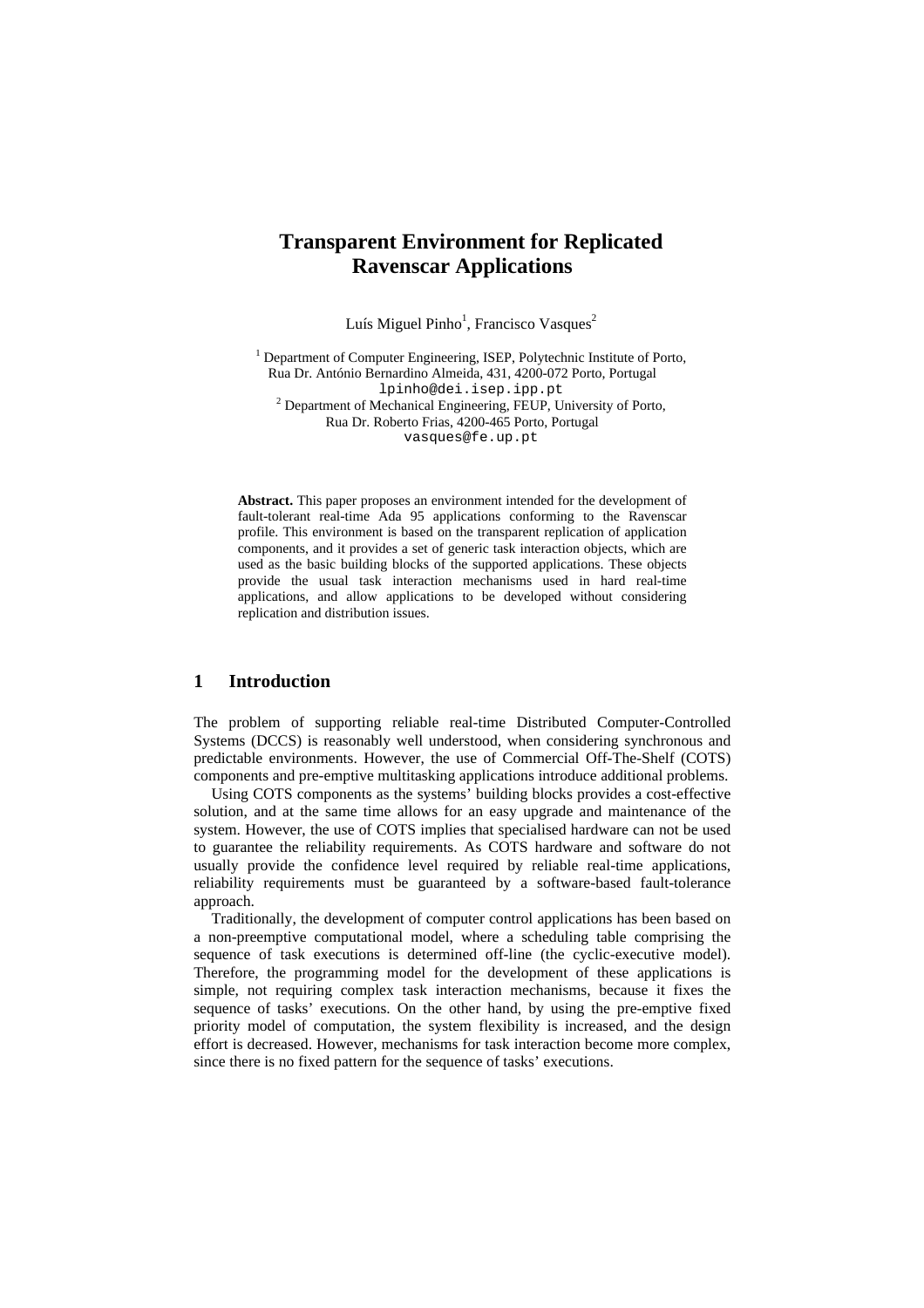Therefore, it is important to provide a generic and transparent programming model for the development of pre-emptive computer control applications. The goal is to decrease the complexity of application development, by precluding the need for the simultaneous consideration of system requirements and interaction between multitasking and replication/distribution. A set of generic mechanisms must be provided, which can be parameterised with both application-specific data and application-specific configuration (distribution and replication). These mechanisms will be the basic building blocks of distributed/replicated real-time applications, providing a higher level of abstraction to developers and maximising the capability to reuse components and mechanisms in different applications.

The Ada Ravenscar profile [1] allows multitasking pre-emptive applications to be employed for the development of fault-tolerant real-time systems, whilst providing efficient and deterministic applications. Nevertheless, it is considered that further studies are necessary for its use in replicated and distributed systems [2]. The interaction between multitasking pre-emptive software and replication introduces new problems that must be considered, particularly for the case of a transparent and generic approach.

Furthermore, the restrictions of the Ravenscar profile complicate the implementation of an efficient support for replicated or distributed programming, which may result on an increased application complexity [3]. Therefore, any environment for replication support using the Ravenscar profile must be simple to implement and use, but at the same time must provide the capabilities required by the fault-tolerant real-time applications.

This paper proposes an environment to transparently support replicated and distributed Ravenscar applications. The following section presents work related to the support to fault-tolerant real-time applications. Afterwards, Section 3 presents the system model considered for the environment. Section 4 presents the framework for replication management intended for the support to the system applications, while the proposed set of task interaction objects is presented in Section 5.

## **2 Related Work**

Fundamental for a COTS-based fault-tolerant architecture is the issue of software-based fault tolerance. Since there is no specialised hardware with self-checking properties, it is up to the software to manage replication and fault tolerance. Three main replication approaches are addressed in the literature: active replication, primary-backup (passive) replication and semi-active replication [4]. When fail-uncontrolled (arbitrary failures) components are considered, incorrect service delivery can only be detected by active replication, because it is required that all replicas output some value, in order to perform some form of voting [4]. The use of COTS components generally implies fail-uncontrolled replicas, so it becomes necessary to use active replication techniques.

As real-time applications are based on time-dependent mechanisms, the different processing speed in replicated nodes can cause different task interleaving. Consequently, different replicas (even if correct) can process the same inputs in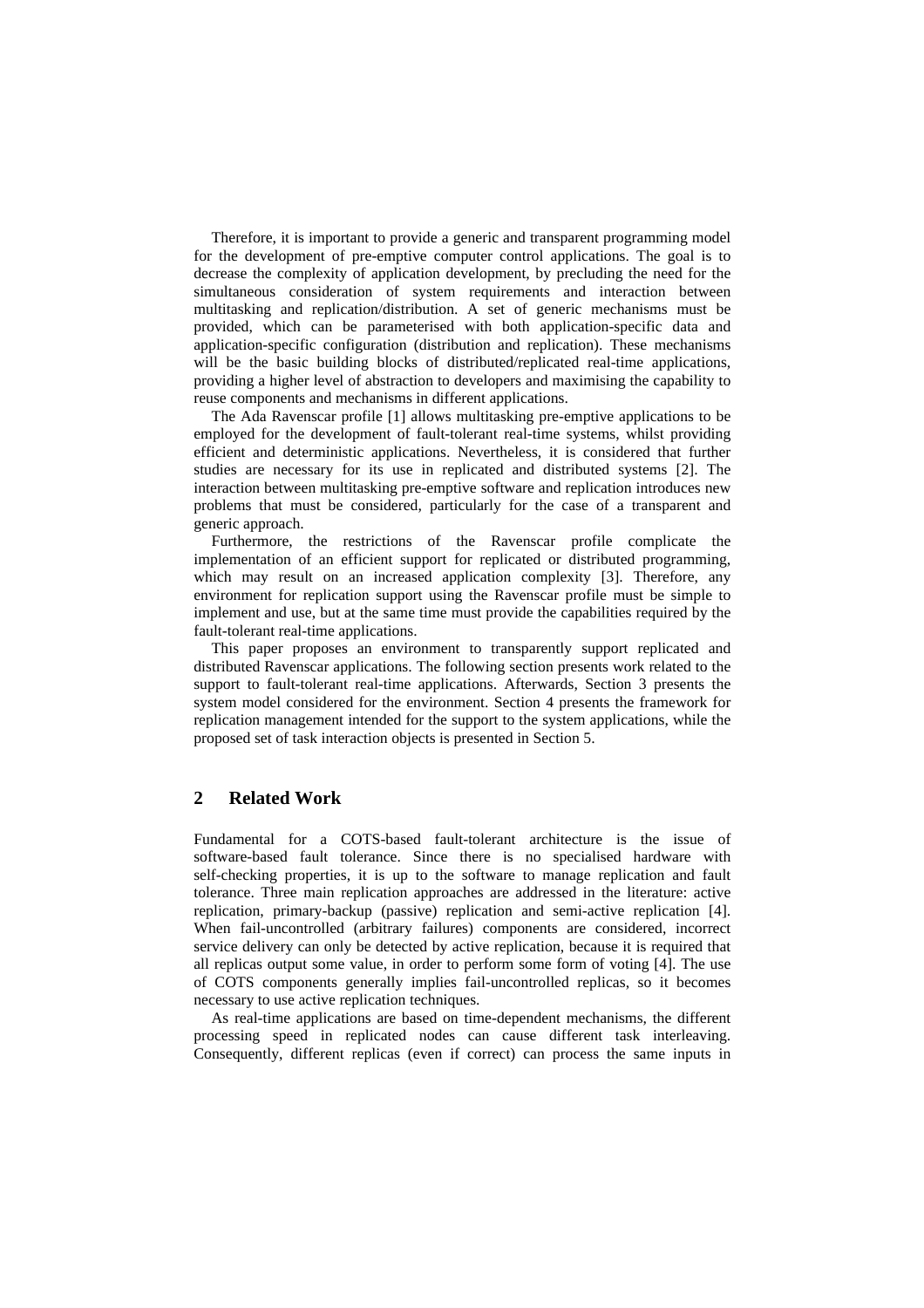different order, providing inconsistent results if inputs are non-commutative, thus presenting a non-deterministic behaviour.

Determinism can be achieved by forbidding the applications to use non-deterministic timing mechanisms. As a consequence, the use of multitasking would not be possible, since task synchronisation and communication mechanisms inherently lead to timing non-determinism. This is the approach taken by MARS [5] and Delta-4 [4] architectures. The former by using a static time-driven scheduling that guarantees the same execution behaviour in every replica. The latter by restricting replicas to behave as state-machines [6] when active replication is used.

Guaranteeing that replicas take the same scheduling decisions by performing an agreement in every scheduling decision, allows for the use of non-deterministic mechanisms. This imposes the modification of the underlying scheduling mechanisms, leading to a huge overhead in the system since agreement decisions must be made at every dispatching point. This is the approach followed by previous systems, such as SIFT [7] or MAFT [8], both architectures for fault-tolerant real–time systems with restricted tasking models. However, the former incurred overheads up to 80% [9], while the latter was supported by dedicated replication management hardware [8].

The use of the timed messages concept [10] allows a restricted model of multitasking to be used, while at the same time minimises the need for agreement mechanisms. This approach is based on preventing replicated tasks from using different inputs, by delaying the use of a message until it can be proven (using global knowledge) that such message is available to all replicas.

This is the approach used in the GUARDS architecture [11] in order to guarantee the deterministic behaviour of replicated real-time transactions. However, in the GUARDS approach this mechanism is explicitly used in the application design and implementation, thus forcing system developers to simultaneously deal with both system requirements and replication issues.

## **3 System Model**

A distributed system is considered, where, to ensure the desired level of reliability to the supported hard real-time applications, specific components of these applications may be replicated. The system nodes provide a framework to support distributed reliable hard real-time applications. Since real-time guarantees must be provided, applications have guaranteed execution resources, including processing power, memory and communication infrastructure. A multitasking environment is provided to support the real-time applications, with services for task communication and synchronisation (including replication and distribution support). Applications' timing requirements are guaranteed through the use of current off-line schedulability analysis techniques (*e.g.*, the well-known Response Time Analysis [12]).

To ensure the desired level of fault tolerance to the supported real-time applications, specific components of these applications may be replicated. This replication model supports the active replication of software (Fig. 1) with dissimilar replicated task sets in each node. The goal is to tolerate faults in the COTS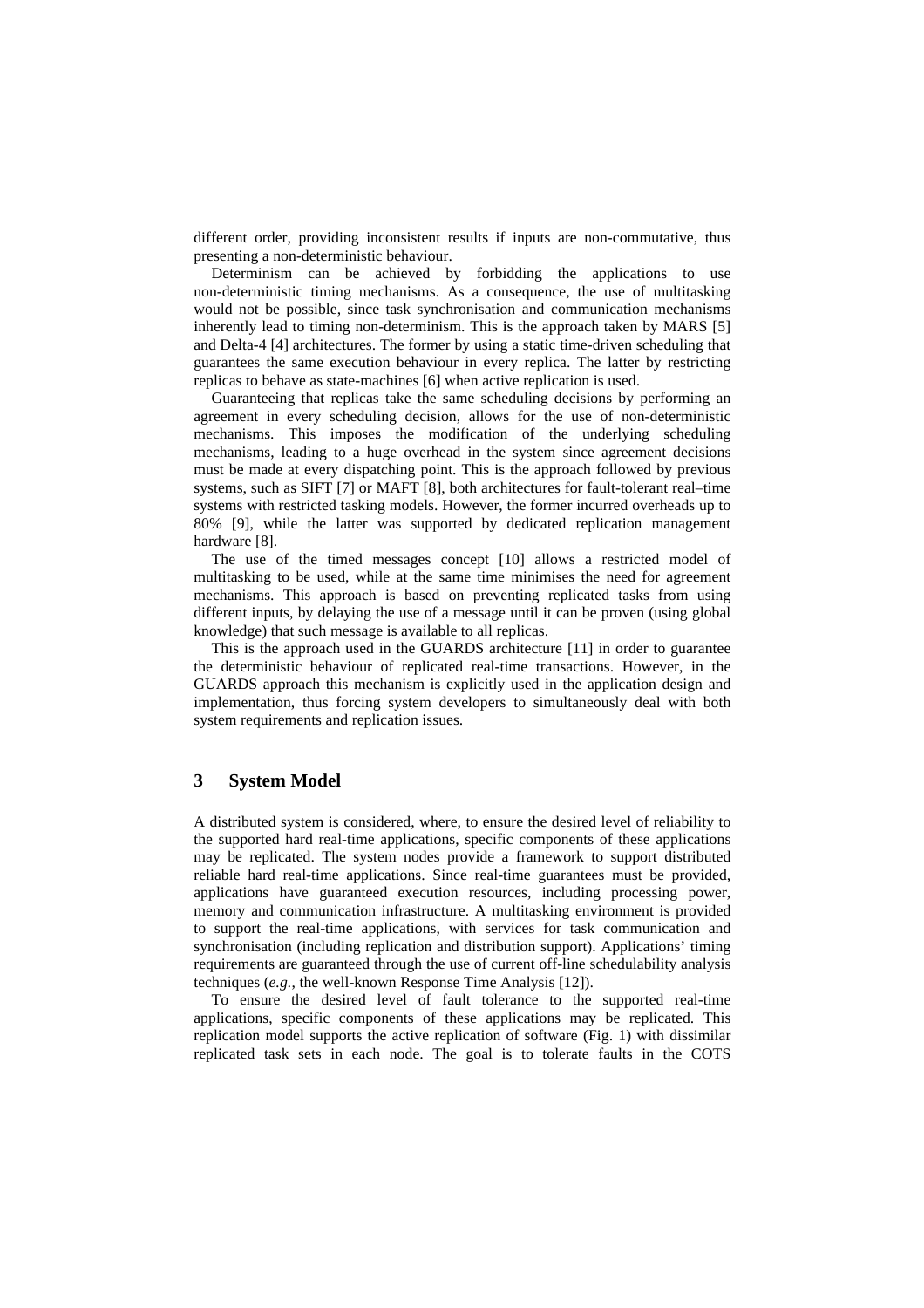components underlying the application. In order to tolerate common mode faults in the system, COTS components diversity is also considered (operating system and hardware platform).



**Fig. 1.** Replicated hard real-time application

However, using diverse operating systems has to be carefully considered, since in order to guarantee a transparent approach, the programming environment in each node must be the same. This can be achieved by using operating systems with a standard programming interface or by using a programming language that abstracts from the operating system details. Using the Ada language in the replicated hard real-time applications provides the same programming model in all nodes, whilst diversity can be provided by using different compilers and runtimes [13].

In order to allow the use of the response time analysis [12], each task is released only by one invocation event, but can be released an unbounded number of times. A periodic task is released by the runtime (temporal invocation), while a sporadic task can be released either by another task or by the environment. After being released, a task cannot suspend itself or be blocked while accessing remote data (remote blocking).

#### **3.1 Replication Model**

As there is the goal of fault tolerance through replication, it is important to define the replication unit. Therefore, the notion of *component* is introduced. Applications are divided in components, each one being a set of tasks and resources that interact to perform a common job. The component can include tasks and resources from several nodes, or it can be located in just one node. In each node, several components may coexist. This component is just a configuration abstraction, which is used to structure replication units, and to allow system configuration.

The component is the unit of replication, therefore a component is one unit of fault-containment. Faults in one task may cause the failure of one component. However, if a component fails, by producing an incorrect value (or not producing any value), the group of replicated components will not fail since the output consolidation will mask the failed component. This means that, in the model of replication, the internal outputs of tasks (task interaction within a component) do not need to be agreed. The output consolidation is only needed when the result is made available to other components or to the controlled system. On the other hand, a more severe fault in a component can spread to the other parts of the application in the same node, since there is no separate memory spaces inside the application. In such case, other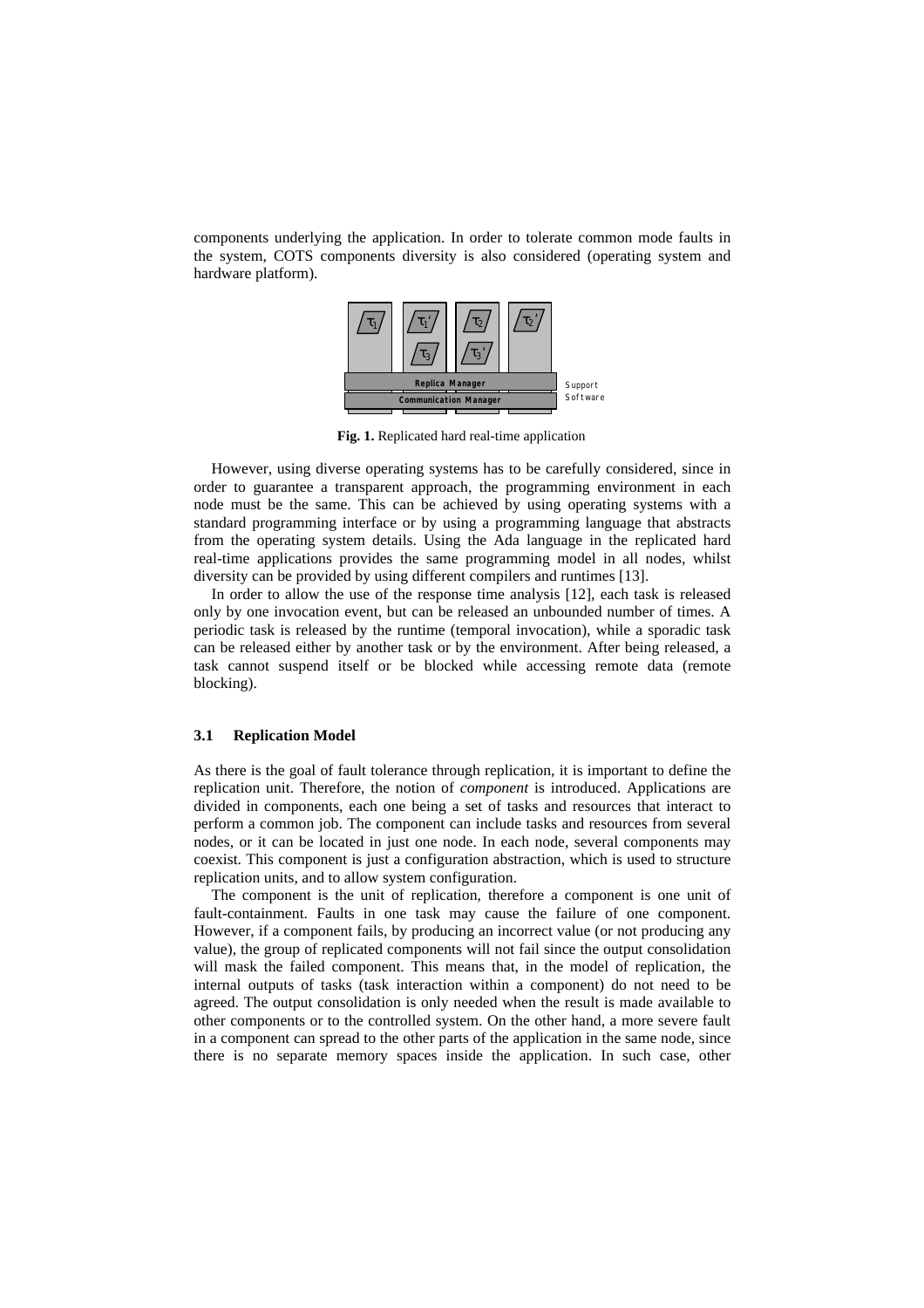application components in the node may also fail, but component replication will mask such failure.

By creating components, it is possible to define the replication degree of specific parts of the real-time application, according to the reliability of its components. Furthermore, error detection can be provided in an earlier stage of the processing. However, by replicating components, efficiency decreases due to the increase of the number of tasks and exchanged messages. Hence, it is possible to trade failure assumption coverage for efficiency and vice-versa. Efficiency should not be regarded as *the* goal for a fault-tolerant hard real-time system, but it can be increased by decreasing the redundancy degree.

Although the goal is to transparently manage distribution and replication, it is considered that a completely transparent use of the replication/distribution mechanisms may introduce unnecessary overheads. Therefore, during application development the use of replication or distribution is not considered (transparent approach). Later, in a configuration phase, the system developer configures the application replication and allocates the tasks in the distributed system.

The hindrance of this approach is that, as the application is not aware of the possible distribution and replication, complex applications could be built relying heavily on task interaction. This would cause a more inefficient implementation. However, the model for tasks, where task interaction is minimised, precludes such complex applications. Tasks are designed as small processing units, which, in each invocation, read inputs, carry out the processing, and output the results. The goal is to minimise task interaction, in order to improve the system's efficiency.



**Fig. 2.** Framework structure

## **4 Replication Management Framework**

Within the presented approach, replication management is provided by means of a repository of task interaction objects (Fig. 2). These objects provide a transparent interface, by which application tasks are not aware of replication and distribution issues.

The Object Repository is used during the design and configuration phases, and provides a set of generic objects with different capabilities for the interaction between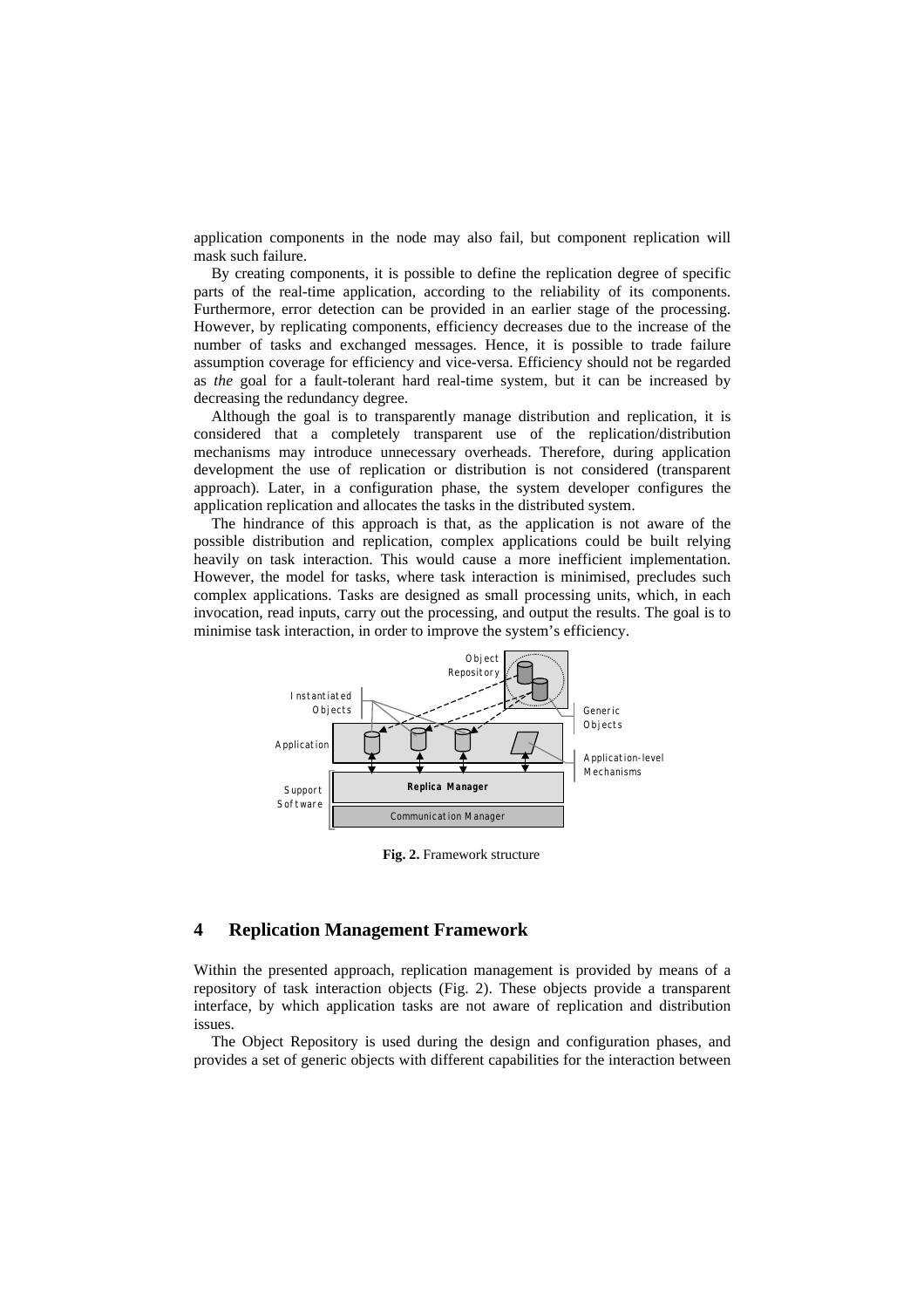tasks. These generic objects are instantiated with the appropriate data types and incorporated into the application. They are responsible for hiding from the application the details of the lower-level calls to the support software. This allows applications to focus on the requirements of the controlled system rather than on the distribution/replication mechanisms.

This means that during the application development there is no consideration on how the application will be replicated or distributed. These issues are only considered in a later configuration phase, by replacing the task interaction objects used in the application by their equivalent that provide the required support.

Therefore, during the application configuration phase, transparency is only considered at the mechanisms level. Basically, this means that the application code is not constrained by the low-level details of replication and distribution mechanisms. On the other hand, by performing object replacement during configuration, the full behaviour of application (considering replication and distribution) is controlled and predictable. This allows the off-line determination of the real-time and fault tolerance properties of applications, which is of paramount importance in computer control systems.

The Replica Manager layer is responsible for performing the main processing of the replication mechanisms, in order to simplify the upgrade of the Object Repository generic objects. The Communication Manager [14] layer provides the required reliable communication protocols (atomic multicast and replicated data consolidation), whilst guaranteeing the predictability of message transfers [15].

## **5 Object Repository**

In the system, application tasks are allowed to communicate with each other using the available interaction objects, either *Shared Data* objects or *Release Event* objects (which can also carry data). *Shared Data* objects are used for asynchronous data communication between tasks, while *Release Event* objects are used for the release of sporadic tasks. This task interaction model, although simple, maps the usual model found in hard real-time systems. Within the Object Repository a set of generic objects (Fig. 3) is provided, which can be instantiated by the application with the appropriate application-related data types.

Although multiple objects are available, with different capabilities and goals, during application development only three different object types are available in the repository: *Shared Data*, *Release Event* and *Release Event with Data* objects, without any distribution or replication capabilities, since at this stage the system is not yet configured.

These objects have a well-defined interface. Tasks may *write* and *read* a *Shared Data* object and *wait* in or *release* a *Release Event* object. Note that *Release Event* objects are to be used in a one-way communication, thus a task can only have one of two different roles (*wait* or *release*). *Release Event* and *Release Event with Data* objects have a similar interface; the only difference is that with the latter it is also possible to transfer data.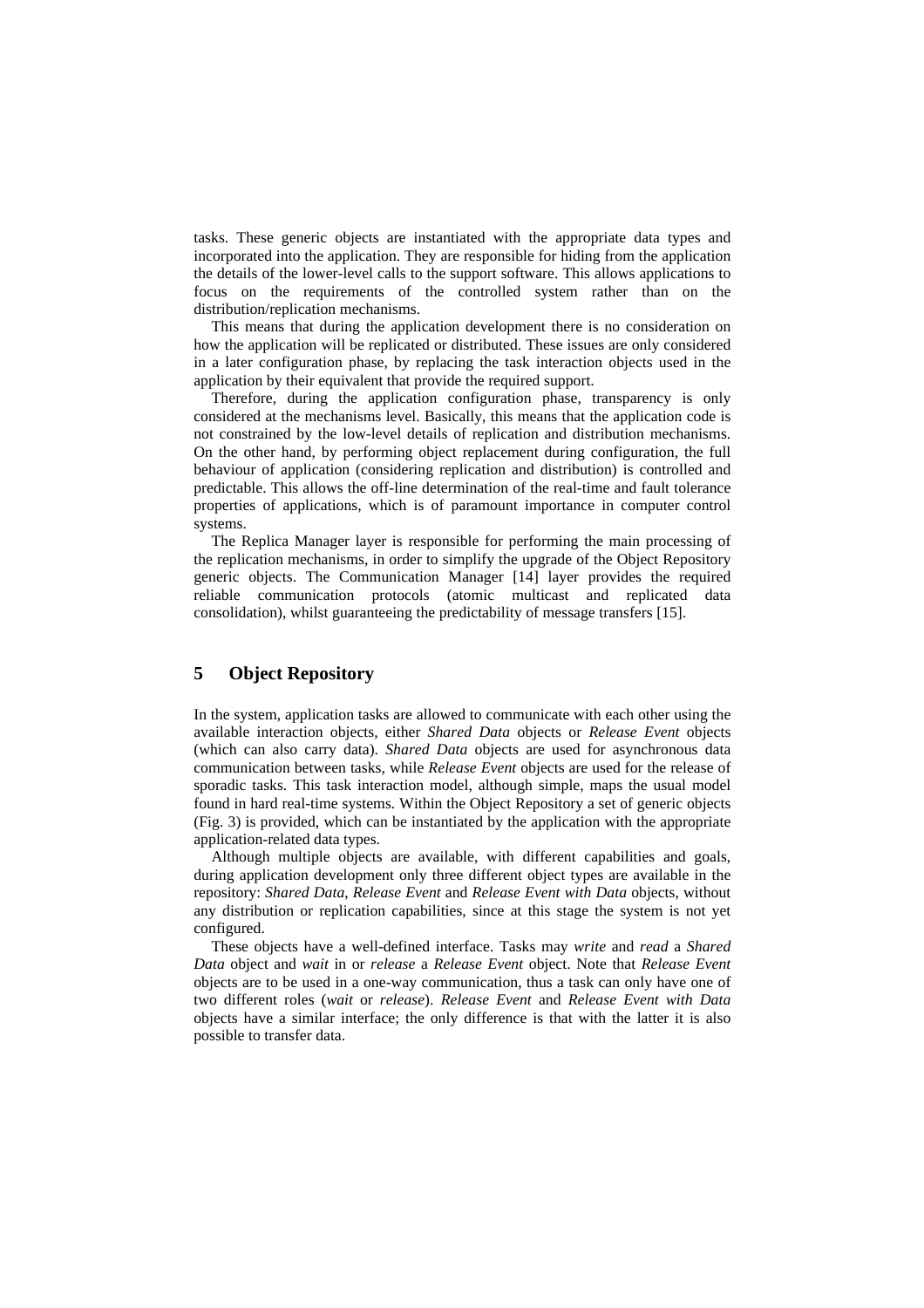```
Shared Data Object
1: when write(data):
2: Obj_Data := data
3: when read:
        4: return Obj_Data
Release Event Object
5: when wait:
6: Task_Suspend
7: when release:
8: Suspended_Task_Resume
Release Event with Data Object
9: when wait:
10: Task_Suspend
11: return Obj_Data
12: when release(data):
13: Obj_Data := data<br>14: Suspended Task R
        Suspended_Task_Resume
```
**Fig. 3.** Specification of development available objects

At system configuration time, the application is distributed over the nodes of the system and some of its components are also replicated. Thus, some (or all) of the used objects must be replaced by similar ones with extra capabilities. That is, with distribution and/or replication capabilities. To support such configuration, the Object Repository makes available further objects supporting either replication, or distribution or both. Furthermore different objects are also provided if the interacting tasks are within the same component, or belong to different groups of replicated components. The interested reader may refer to [16], where the specification of all these different repository objects is presented.

The interaction between tasks belonging to the same component does not require consolidation between replicas of the component. However, it may require the use of distributed mechanisms (if the component is spread through several nodes) or the use of timed messages to guarantee deterministic execution (if the component is replicated).

Remote blocking is avoided by preventing tasks from reading remote data. Hence, when sharing data between tasks configured to reside in different nodes, the *Shared Data* object must be replicated in these nodes. It is important to guarantee that tasks in different nodes must have the same consistent view of the data. This is accomplished by multicasting all data changes to all replicas. This multicasting must guarantee that all replicas receive the same set of data change requests in the same order, thus atomic multicasts must be used.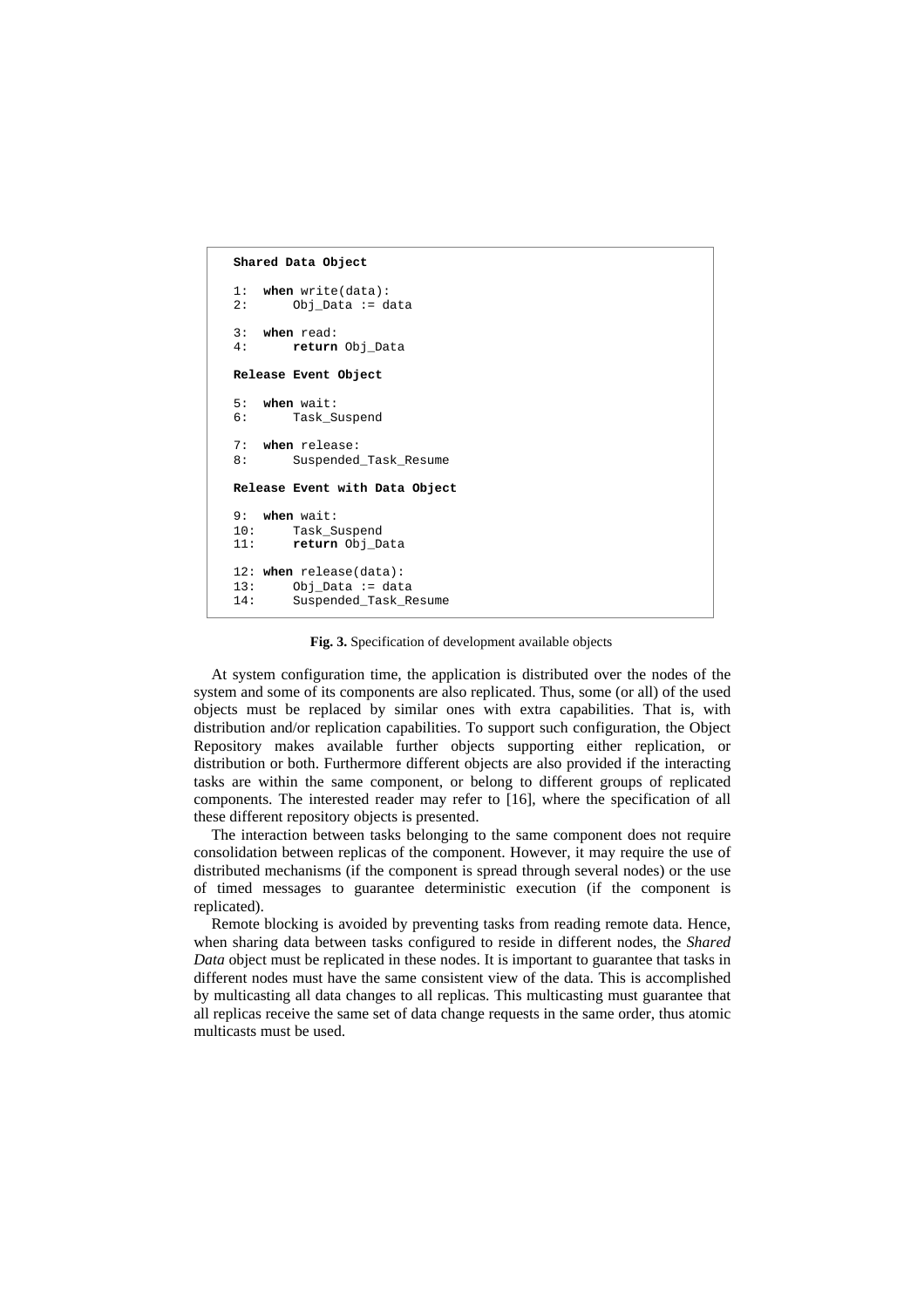### **5.1 Object Implementation**

In the Object Repository, all objects are implemented as generic packages. The use of generic packages allows reusing the same implementation mechanisms for objects with different data types. Even objects that do not require data instantiation (as the simple *Release Event*) are implemented as generics, since they require objects to be instantiated with extra information (for instance object identifier and ceiling priority). The use of generic packages allows parameterisation at compile time, providing significant reuse capabilities.

```
generic
    Id : Framework_Types.Obj_Id_Type;
    Prio : System.Priority;
package Object_Repository.Release_Event is
     type Release_Obj is private;
     function Request_Release_Obj return Release_Obj;
     procedure Wait (Obj: Release_Obj); -- potentially
                                               -- blocking
    procedure Release (Obj: Release_Obj);
private
    -- private interface
end Object_Repository.Release_Event;
```
**Fig. 4.** *Release\_Event* object public interface

```
generic
   Id : Framework_Types.Obj_Id_Type;
  Prio : System.Priority;
   N_Replicas : Framework_Types.Rep_Id_Type;
   with procedure Decide (
       Instant_Values : Framework_Types.Instant_Array_Type;
       Valid_Instants : Framework_Types.Boolean_Array_Type;
      Rejected_Inst: out Framework_Types.Boolean_Array_Type;
      Release_Instant : out Ada.Real_Time.Time;
                      Release_Ok : out Boolean);
 package Object_Repository.Inter_Group.Release_Event is
   type Release_Obj is private;
   function Request_Release_Obj return Release_Obj;
   procedure Wait (Obj: Release_Obj); -- potentially
                                          -- blocking
   procedure Release (Obj: Release_Obj);
private
     -- private interface
end Object_Repository.Inter_Group.Release_Event;
```
**Fig. 5.** *Inter\_Group Release\_Event* object public interface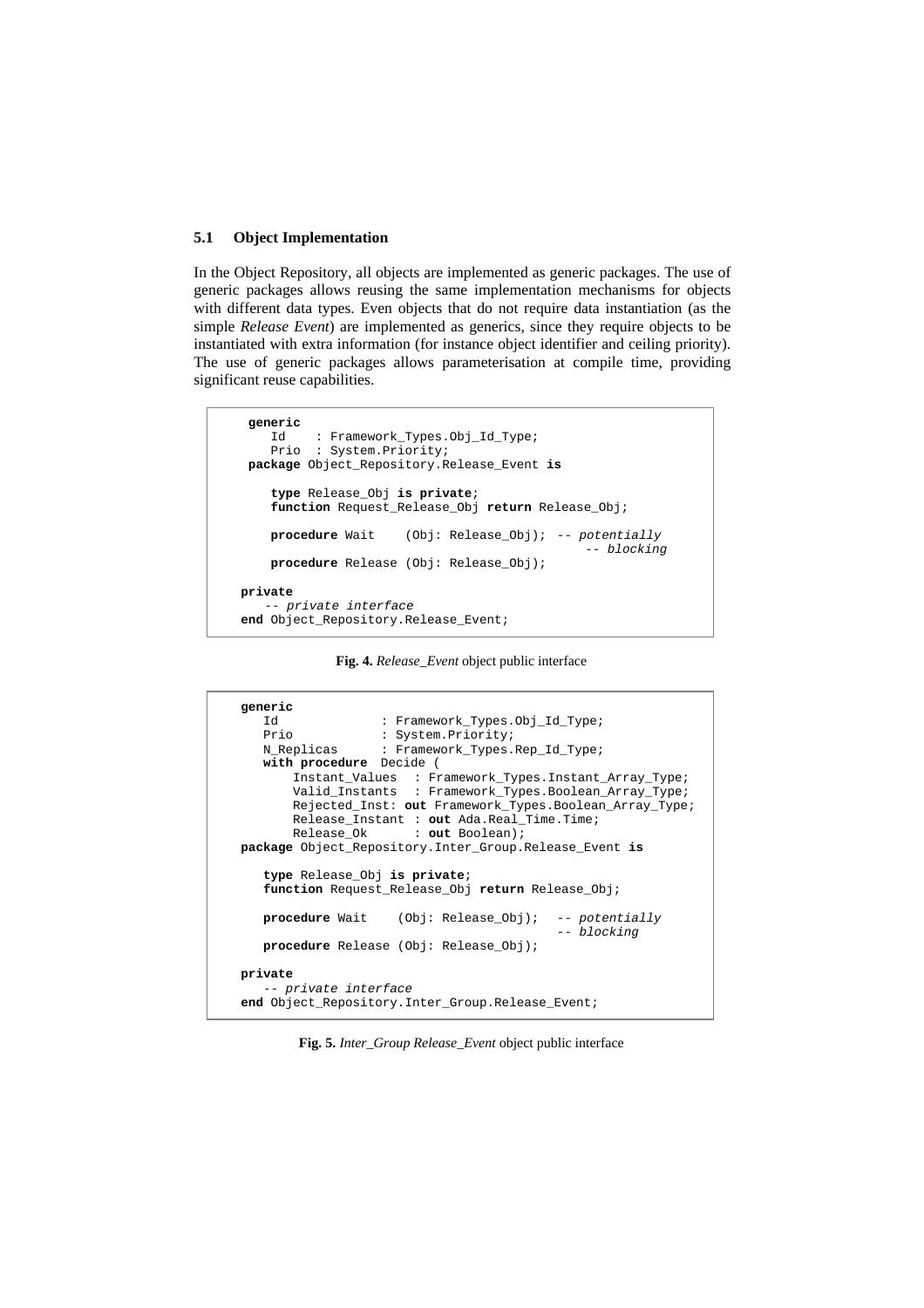Since the goal of transparency is to allow the simple objects to be replaced by objects with distribution and replication capabilities, the public interface for similar interaction objects is the same. For instance, Fig. 4 and 5 present the public interface for the simple *Release Event* object and for its counterpart for interaction between different groups of replicated components (the *Inter Group Release Event* object).

Although the differences between the generic parameters (the *Inter Group* object requires extra parameters: the number of proposing replicas and the procedure to be used for the decision on the release instant), the interface to the application code is the same. This approach is used in all similar objects, allowing the configuration phase to modify just the objects' declaration, not changing the application tasks' code.

Internally, the *Repository* objects are implemented as Ada protected objects, in order to provide mutual exclusion for the access to the object state and, for the case of *Release* objects, to allow application tasks to be blocked by a protected entry. As an example, Fig. 6 presents the specification of the protected type used for the *Inter Group Release Event* object.

```
generic
 -- ...
package Object_Repository.Inter_Group.Release_Event is
    type Release_Obj is private;
     -- ...
private
    protected type Release_Receive_Type (
                      Prio: System.Priority;
                       Id: FT.Obj_Id_Type) is
       pragma Priority(Prio);
       entry Wait;
       procedure Release;
       function Get_Id return FT.Obj_Id_Type;
    private
       Obj_Id: FT.Obj_Id_Type := Id;
       Released: Boolean := False;
    end Release_Receive_Type;
    type Release_Obj is access all Release_Receive_Type;
end Object_Repository.Inter_Group.Release_Event;
```
**Fig. 6.** Example of object private implementation

### **5.2 Object Configuration**

In the configuration phase the simple interaction objects used during design are replaced with the appropriate objects, providing replication and distribution support. In order to demonstrate the configuration of an application through the use of different interaction objects, Fig. 7 presents an example of an implementation of some *Device\_Data* type.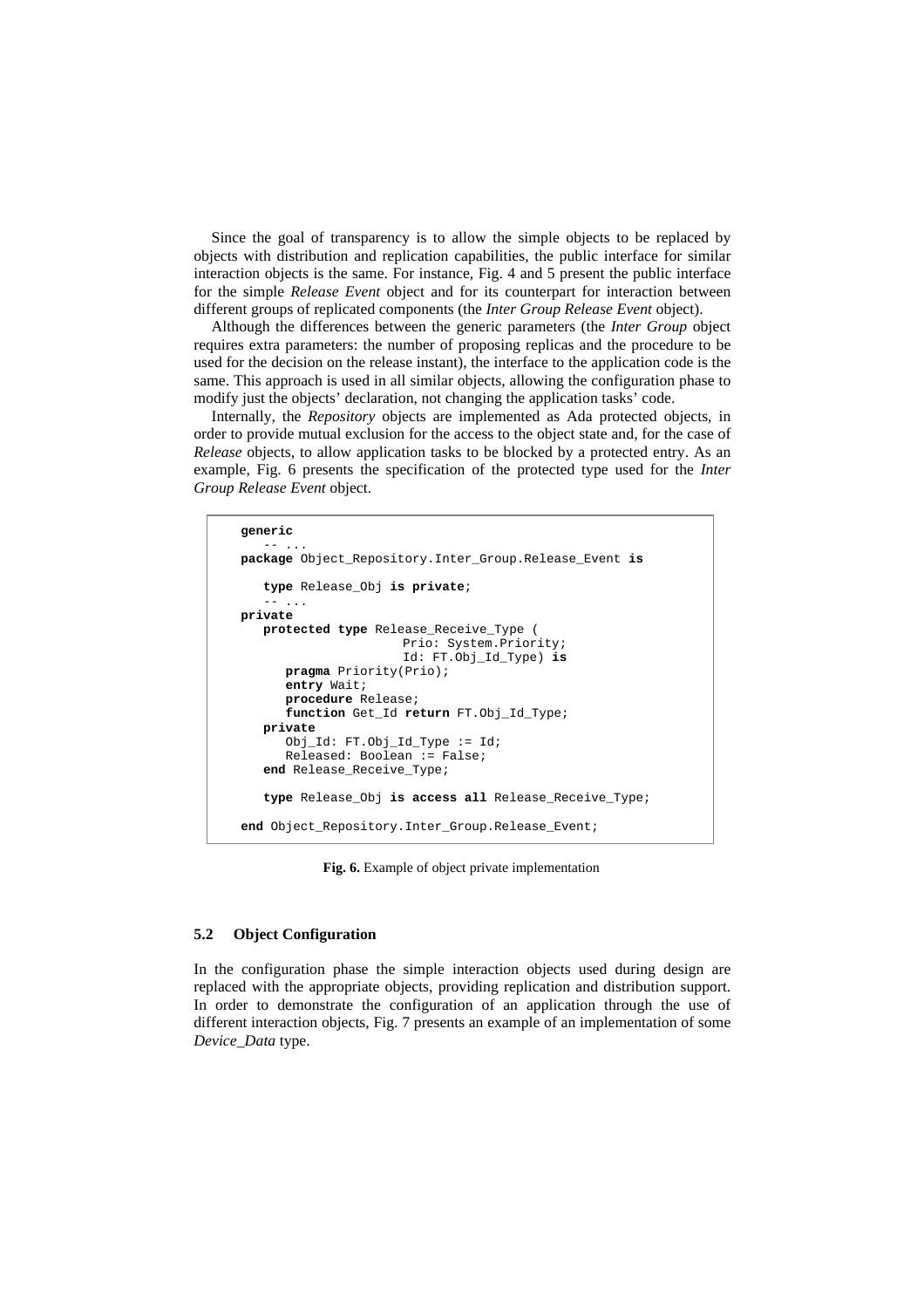```
package Device_Data_Package is
    type Device_Data is ...;
    type Device_Data_Array is
array (FT.Rep_Id_Type Range <>) of Device_Data;
    Device_Data_Replicas: FT.Rep_Id_Type := ...;
    Device_Obj_Id: FT.Obj_Id_Type := ...;
    Device_Obj_Prio: System.Priority := ...;
    procedure Device_Data_Decide (
                        : Device_Data_Array;
        Value_Instants : FT.Instant_Array_Type;
        Valid_Values : FT.Boolean_Array_Type;
        Rejected_Values : out FT.Boolean_Array_Type;
        Release_Value : out Device_Data;
      Release_Instant : out A_RT.Time;<br>Release_Ok : out Boolean);
                        : out Boolean);
end Device_Data_Package;
```
**Fig. 7.** Data handling package

The package *Device\_Data\_Package* specifies the type of the data and an anonymous array type. It also provides some configuration information, such as the number of replicas of the releasing group, the identifier of the object and the objects' ceiling priority. Finally, a *Decide* procedure (to be executed by a replica consolidation protocol) is also provided.

Fig. 8 and 9 present the use of this *Device\_Data\_Package*, respectively before and after the configuration phase. The only difference is in the instantiation of the generic package, where the *Release Event With Data* generic package only requires the identifier, priority and data type parameters. After configuration, the *Inter-Group Release Event With Data* generic package also requires the number of replicas, the data type array and the *Decide* procedure.

```
package body Example_Application_Tasks is
      package DDP renames Device_Data_Package;
     package Device_Event_Data_P is
           new Object_Repository.Release_Event_With_Data (
                            Id => DDP.Device_Obj_Id,<br>Prio => DDP.Device Obj Pri
                                         => DDP.Device_Obj_Prio,
                            Data_Type => DDP.Device_Data );
     Device_Event_Obj: Device_Event_Data_P.Data_Release_Obj :=
             Device_Event_Data_P.Request_Data_Release_Obj;
     -- Other Objects and Application Tasks
end Example_Application_Tasks;
```
**Fig. 8.** Use of data handling package (before configuration)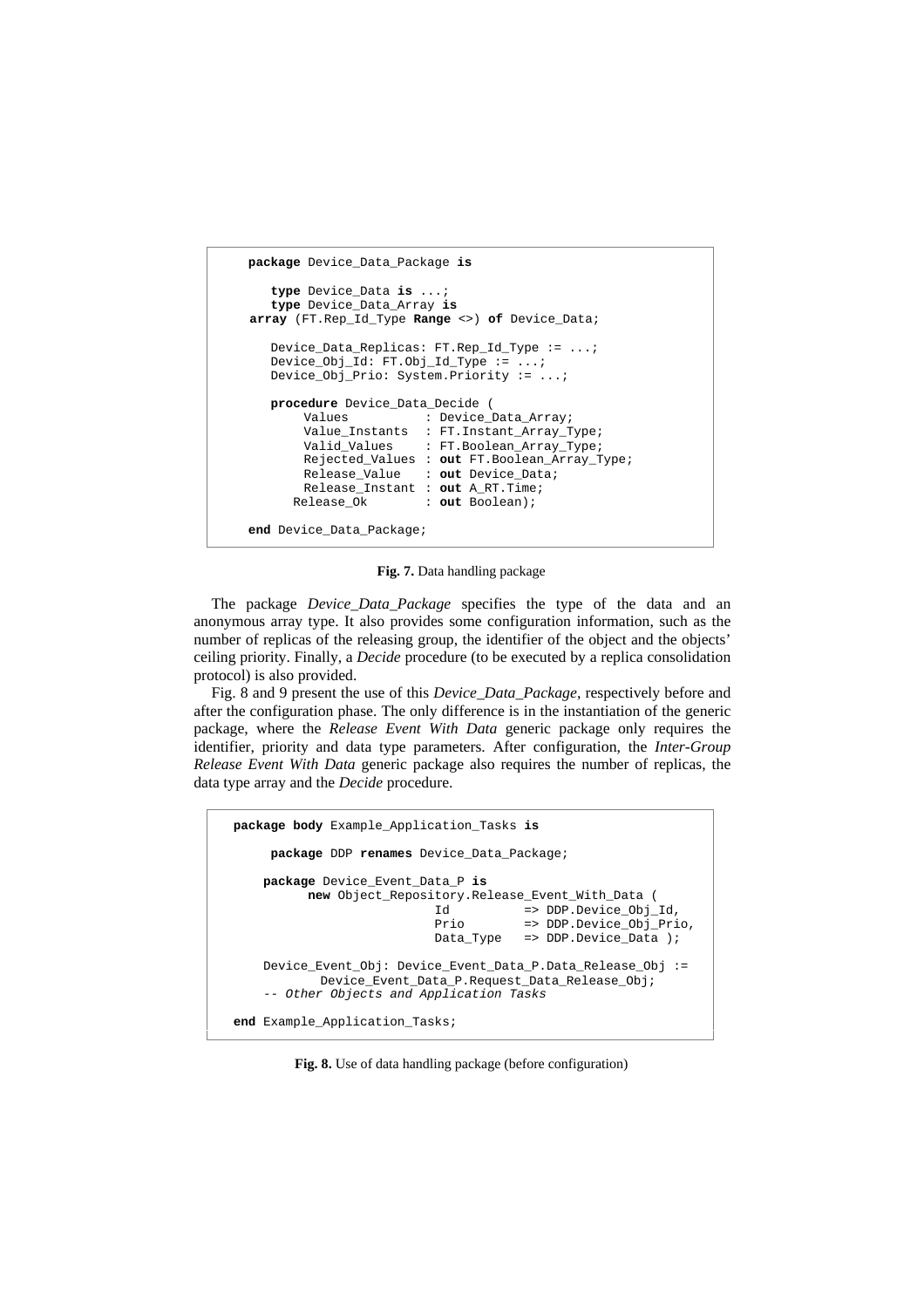```
package body Example_Application_Tasks is
     package DDP renames Device_Data_Package;
     package Device_Event_Data_P is new
        Object_Repository.Inter_Group.Release_Event_With_Data(
           Id => DDP.Device Obj Id,
            Prio => DDP.Device_Obj_Prio,<br>N_Replicas => DDP.Device_Data_Repl
            N_Replicas => DDP.Device_Data_Replicas,
            Data_Type => DDP.Device_Data,
            Data_Array_Type => DDP.Device_Data_Array,<br>Decide => DDP.Device_Data_Decide
                             Decide => DDP.Device_Data_Decide);
     Device_Event_Obj: Device_Event_Data_P.Data_Release_Obj :=
             Device_Event_Data_P.Request_Data_Release_Obj;
     -- Other Objects and Application Tasks
end Example_Application_Tasks;
```
**Fig. 9.** Use of data handling package (after configuration)

## **6 Conclusions**

The Ravenscar profile allows the use of the pre-emptive fixed priority computational model in application areas where the cyclic executive model has traditionally been the preferred approach. Nevertheless, it is also considered that further studies are still necessary for its use to support replicated and distributed systems. The interaction between multitasking software and replication introduces new problems, particularly for the case of a transparent and generic approach.

This paper presents an abstraction for application replication, intended to support the transparent replication of Ravenscar applications. This approach allows applications to be configured only after being developed, thus allowing applications to be developed without considering replication and distribution issues. A transparent support to the applications is provided through a set of generic task interaction objects, which hide from applications the low level details of replication and distribution.

## **Acknowledgements**

The authors would like to thank Andy Wellings for his valuable support in the specification of the replication framework and to the anonymous reviewers for their helpful comments and suggestions. This work was partially supported by FCT (project TERRA POSI/2001/38932).